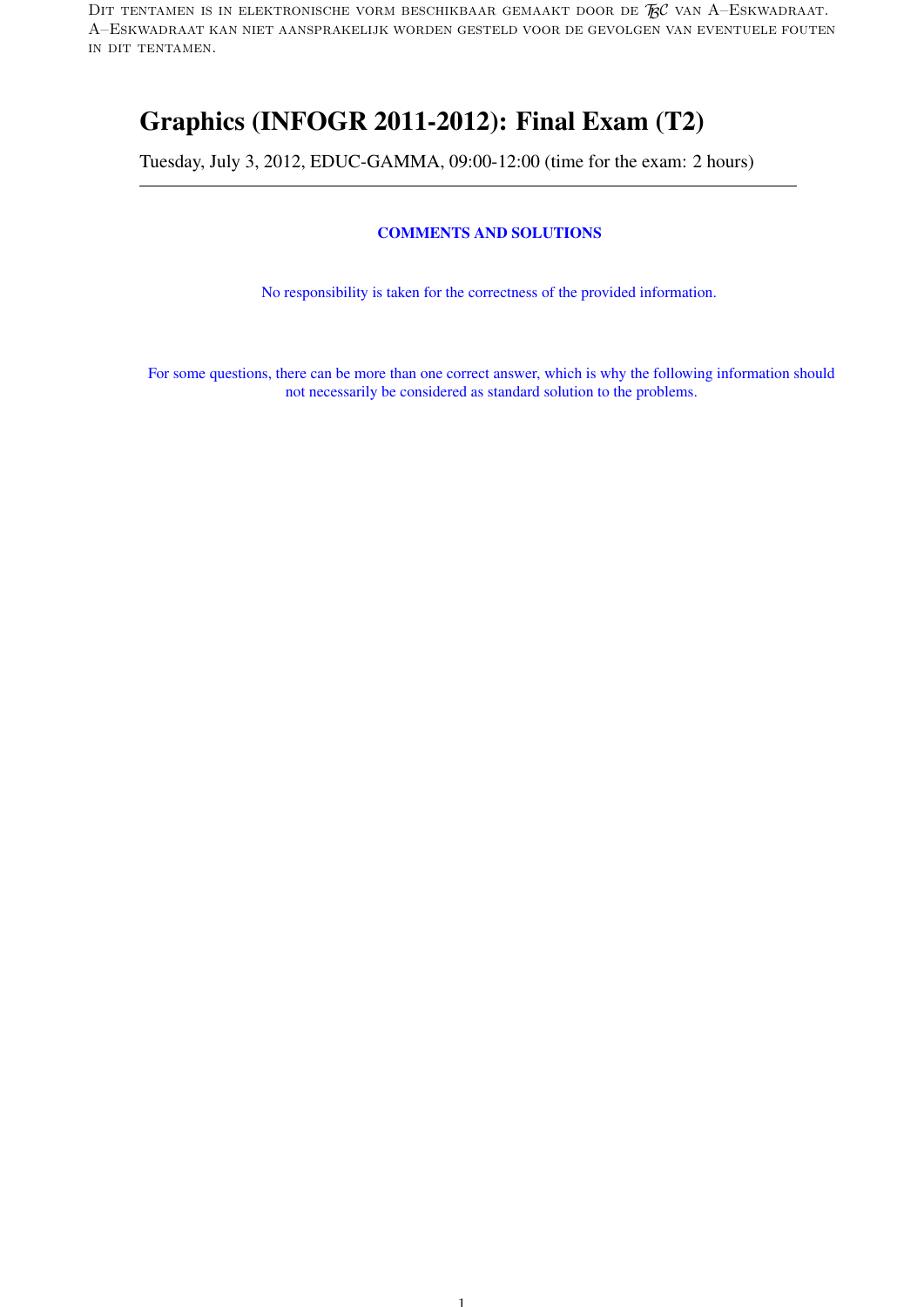### Problem 1: Texture mapping

**[6 pts]:** Texturing (multiple choice questions). Mark the correct answer. No explanation required. For each of the questions 1.-3., there is only one correct answer.

```
1. The following procedure
```

```
stripe (x_p, y_p, z_p, w) {
       if (\sin(\pi x_p/w) > 0) return color1;
       else return color2;
}
```
can be used to create a 3D texture of stripes along the *x*−axis with . . .

A. . . . width π.

- B.  $\ldots$  width  $w$ .
- C. ... width  $\frac{\pi}{w}$ .
- D. ... width  $\frac{w}{\pi}$ .
- E.  $\ldots$  width  $\pi \cdot w$ .
- F. . . . none of the above.

**Solution/comments:** The correct answer is B.

- 2. Hermite interpolation uses . . .
	- A. . . . no weights.
	- B. . . . linear weights, i.e. weights to the power of 1.
	- C. . . . quadratic weights, i.e. weights to the power of 2.
	- D. ... cubic weights, i.e. weights to the power of 3.
	- E. . . . none of the above.

#### **Solution/comments:** The correct answer is D.

- 3. Bump mapping modifies . . .
	- A. . . . the shape and normal vectors of an object.
	- B. ... the shape of an object but not its normal vectors.
	- C. . . . the normal vectors of an object but not its shape.
	- D. ... neither the shape nor the normal vectors of an object.
	- Solution/comments: The correct answer is C.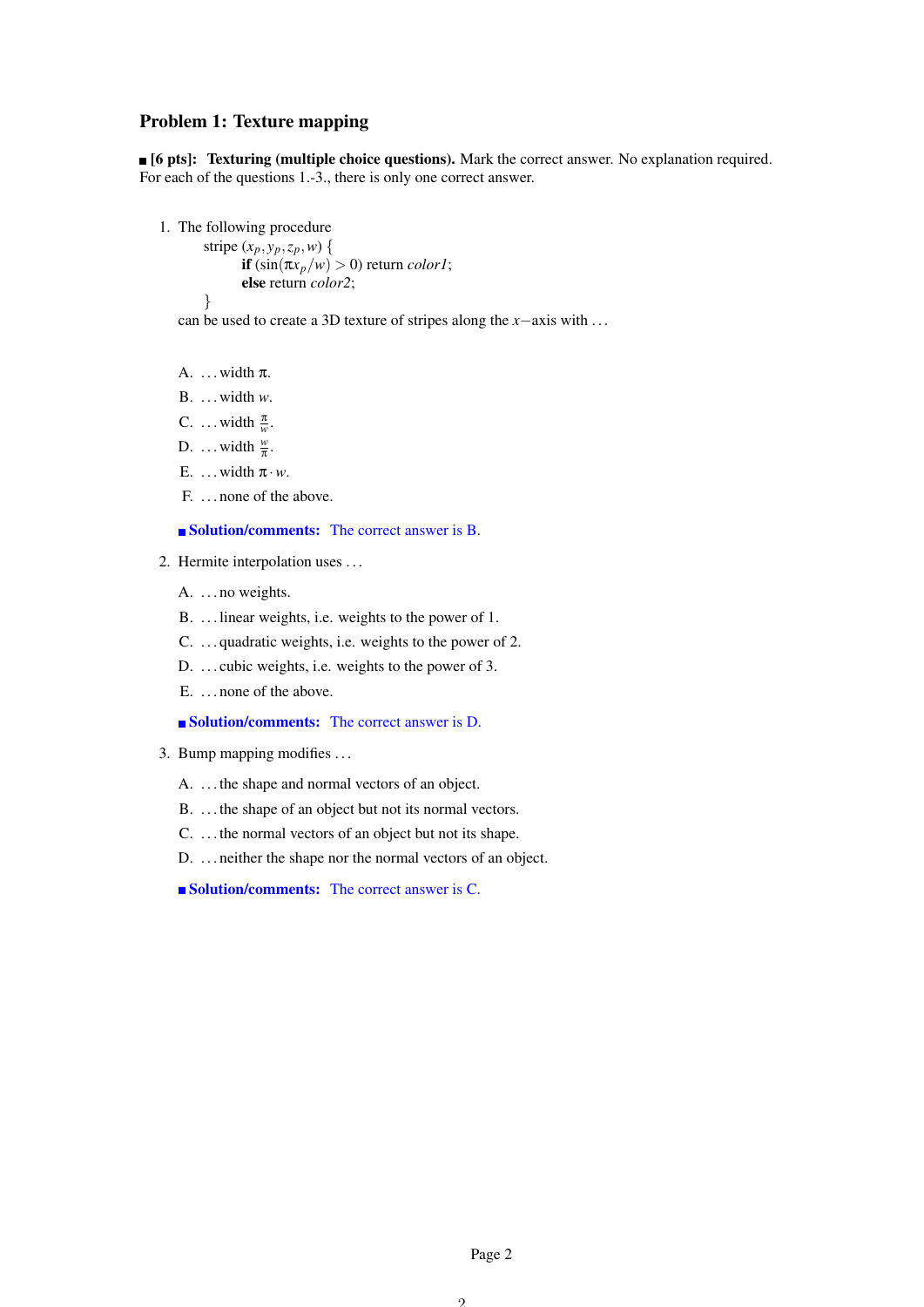## Problem 2: Perspective projection

 $\blacksquare$  [2 pts]: Projection matrices (multiple choice question). In the process of perspective projection, we use the following matrix *M* (among others):

$$
M = \begin{pmatrix} \frac{n_x}{2} & 0 & 0 & \frac{n_x}{2} - \frac{1}{2} \\ 0 & \frac{n_y}{2} & 0 & \frac{n_y}{2} - \frac{1}{2} \\ 0 & 0 & 1 & 0 \\ 0 & 0 & 0 & 1 \end{pmatrix}
$$

Which of the following operations is done by *M*? Mark the correct option. No explanation required. There is only one correct answer.

- A. *M* is the matrix that maps camera coordinates to world coordinates.
- B. *M* is the matrix that maps world coordinates to camera coordinates.
- C. *M* is the matrix that maps the view frustum to the orthographic view.
- D. *M* is the matrix that maps the orthographic view volume to the canonical view volume.
- E. *M* is the matrix that maps the canonical view volume to the screen window.
- F. Neither of the above operations is done by *M*.

■ Solution/comments: The correct answer is E.

 $\mathcal{L}$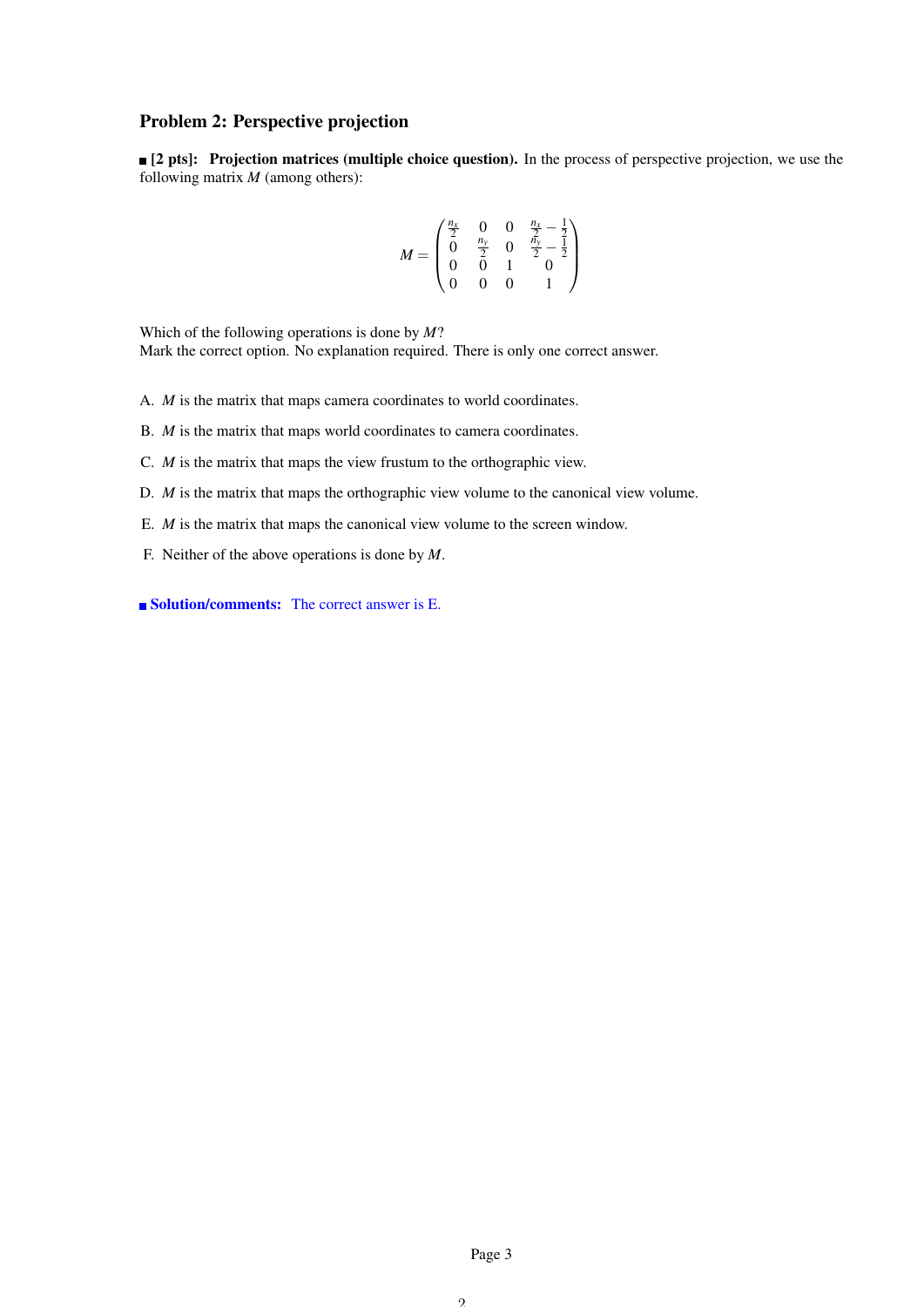#### Problem 3: Clipping

**Subproblem 3.1 [6 pts]: Clipping triangles.** Assume a plane *f* defined by

$$
f(\vec{p}) = \begin{pmatrix} 1 \\ 1 \\ 0 \end{pmatrix} \cdot \vec{p} + 2 = 0
$$

and a triangle defined by the three vertices  $\vec{a} = (1,2,2), \vec{b} = (2,1,-2)$ , and  $\vec{c} = (-2,-1,2)$ . Which of the three triangle edges  $\overline{ab}$ ,  $\overline{bc}$ , and  $\overline{ac}$  intersect with the plane? Provide a prove for your answer!

**Solution/comments:** The plane is given in its implicit representation. Putting the three points into the plane equation gives us:

- 1.  $f(\vec{a}) = 1+2+2=5$
- 2.  $f(\vec{b}) = 2+1+2=5$
- 3.  $f(\vec{c}) = -2 1 + 2 = -1$

Because  $f(\vec{a})$  and  $f(\vec{b})$  are both positive, but  $f(\vec{c})$  is negative,  $\vec{a}$  and  $\vec{b}$  are on the same side of the plane, but  $\vec{c}$  must be on the other side of the plane. Hence, the triangle edges intersecting with the plane are  $\overline{bc}$ , and  $\overline{ac}$ .

**Subproblem 3.2 [4 pts]:** Clipping in the graphics pipeline. Where is the best position to do clipping in the graphics pipeline? Mark the right answer and shortly explain why this is correct. (Note: 1-2 short sentences can be sufficient to get full credits for this subproblem.)

- (I) After the homogeneous divide and before rasterization.
- (II) After perspective transformation and before the homogeneous divide.
- (III) After specification of the view frustum and before the perspective transformation.
- (IV) It should be done at none of the above positions but somewhere else.

Solution/comments: The correct answer is II, because option I can cause incorrect results and option III involves plane equations that are more complicated than the ones used in II.

**Subproblem 3.3 [6 pts]:** Clipping arbitrary polygones. Below you see a polygone defined by its five vertices  $p_0, \ldots, p_4$ . It intersects with a clipping region defined by its four vertices  $r_0, \ldots, r_3$ . The intersection points are denoted by  $i_0$  and  $i_1$ .



Draw the related graph that is used by the Weiler-Atherton algorithm for clipping arbitrary polygones. Start with vertices  $p_0$  and  $r_0$  and proceed in clockwise order (i.e. start with  $p_0$  and  $r_0$ , then  $p_1$  and  $r_1$ , and so on). Don't forget to clearly indicate which nodes are outgoing and incoming intersections.

#### Page 4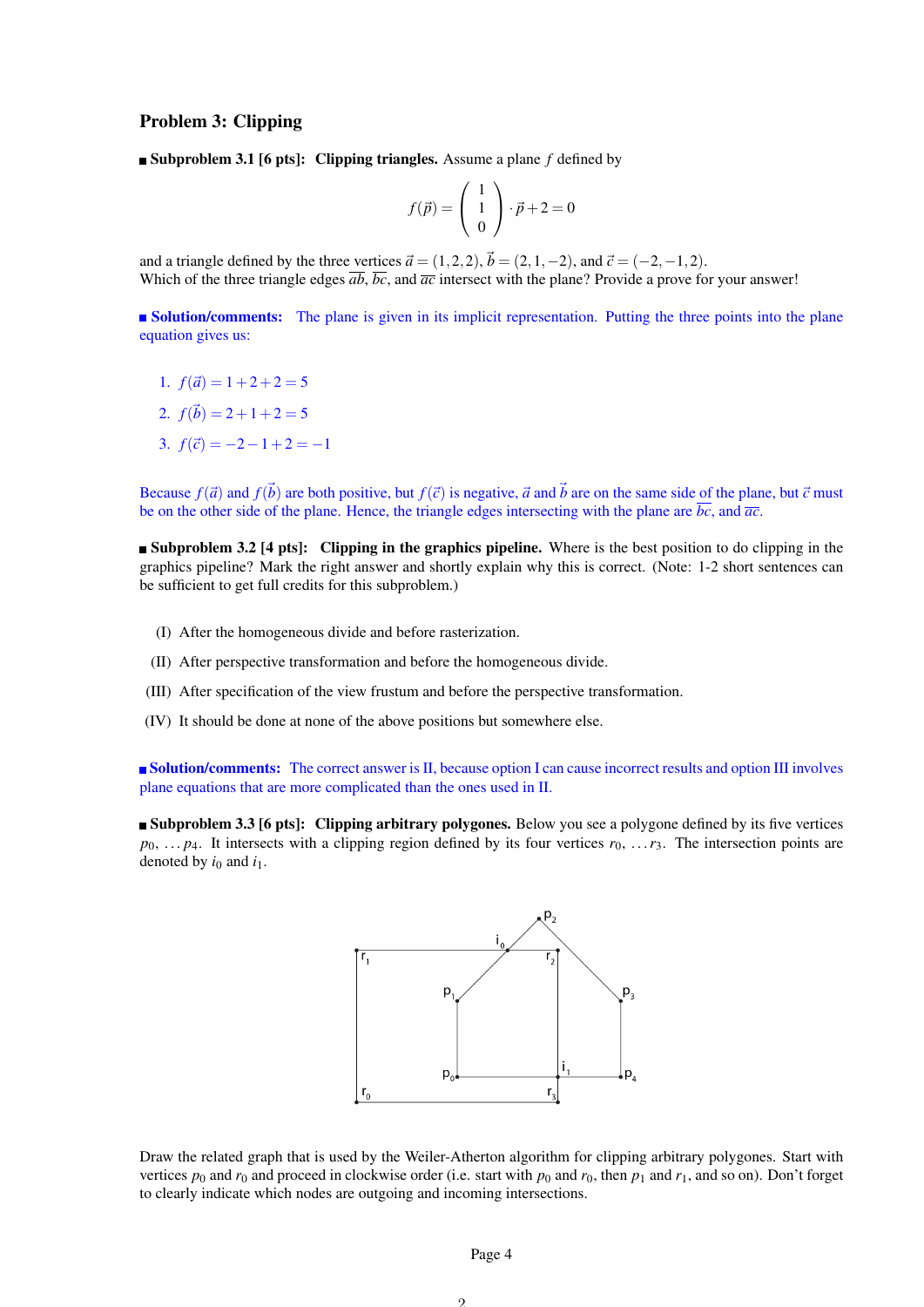# ■ Solution/comments:



Page 5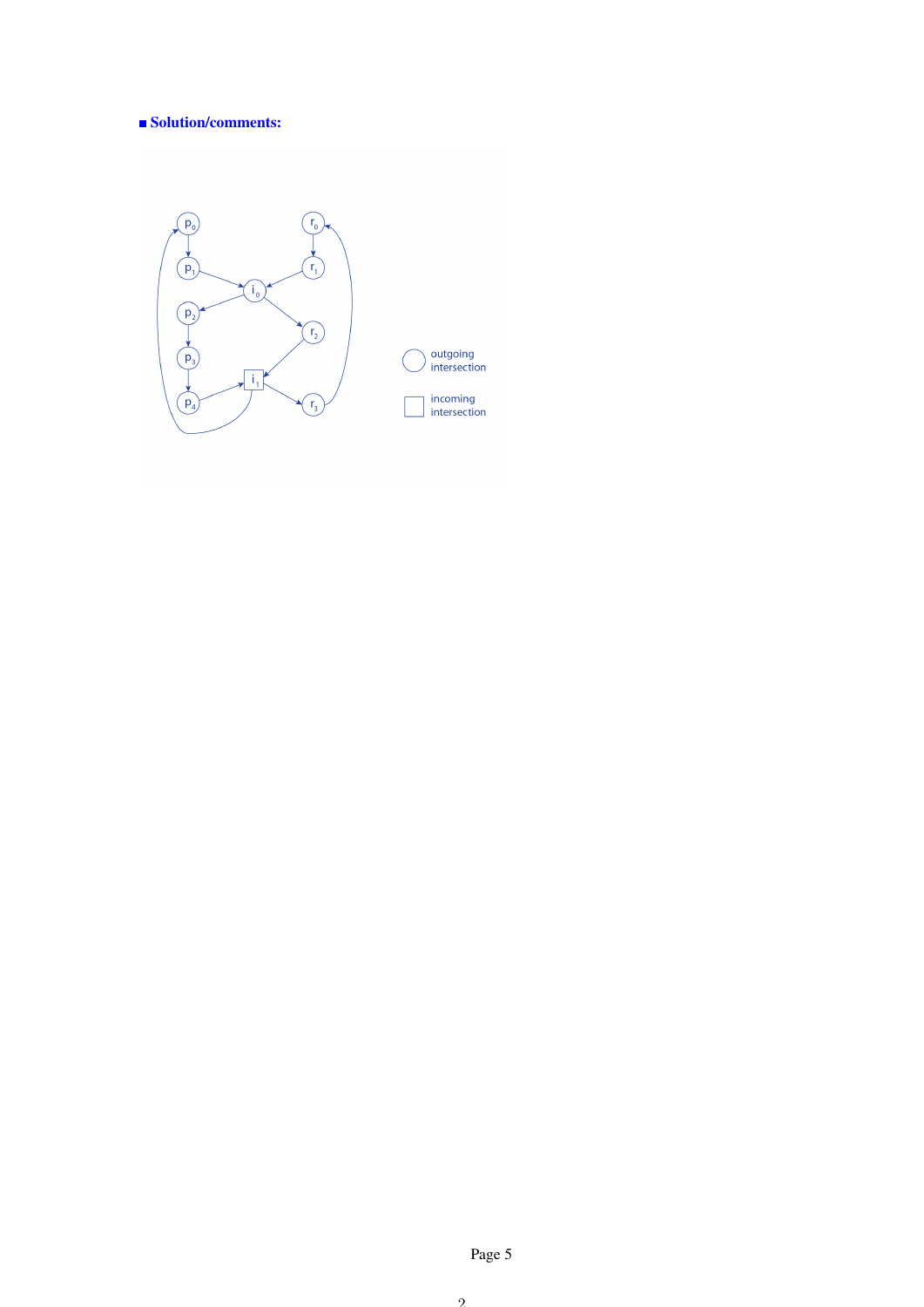# Problem 4: Hidden surface removal

**Subproblem 4.1 [6 pts]:** Culling. Complete the following sentences in a way that creates a correct statement that clearly specifies the characteristic of the triangles that are removed by that particular operation.

- 1. Frustum (or volume) culling removes triangles . . .
- 2. Occlusion culling removes triangles . . .
- 3. Backface culling removes triangles . . .

#### ■ Solution/comments:

- 1. Frustum (or volume) culling removes triangles *outside of the view frustum.*
- 2. Occlusion culling removes triangles *within the frustum that are occluded by others.*
- 3. Backface culling removes triangles *facing away from the camera.*

Subproblem 4.2 [3 pts]: z-Buffer (multiple choice question). Values in a *z*-buffer are often stored as nonnegative integers. Because we only have a fixed number of values available for those, mapping our original *z*-values to them can lead to precision problems. Which of the following statements is correct? (Mark the correct one. No explanation required. There is only one correct answer.)

The precision of the *z*−buffer is always increased ...

- A. . . . when we move the near plane *n* and the far plane *f* further away from the camera.
- B. . . . when we move the near plane *n* closer to the camera and the far plane *f* further away from it.
- C. . . . when we move the near plane *n* further away from the camera and the far plane *f* closer to it.
- D. . . . when we move the near plane *n* and the far plane *f* closer to the camera.
- E. . . . by none of the above actions.

■ Solution/comments: The correct answer is C.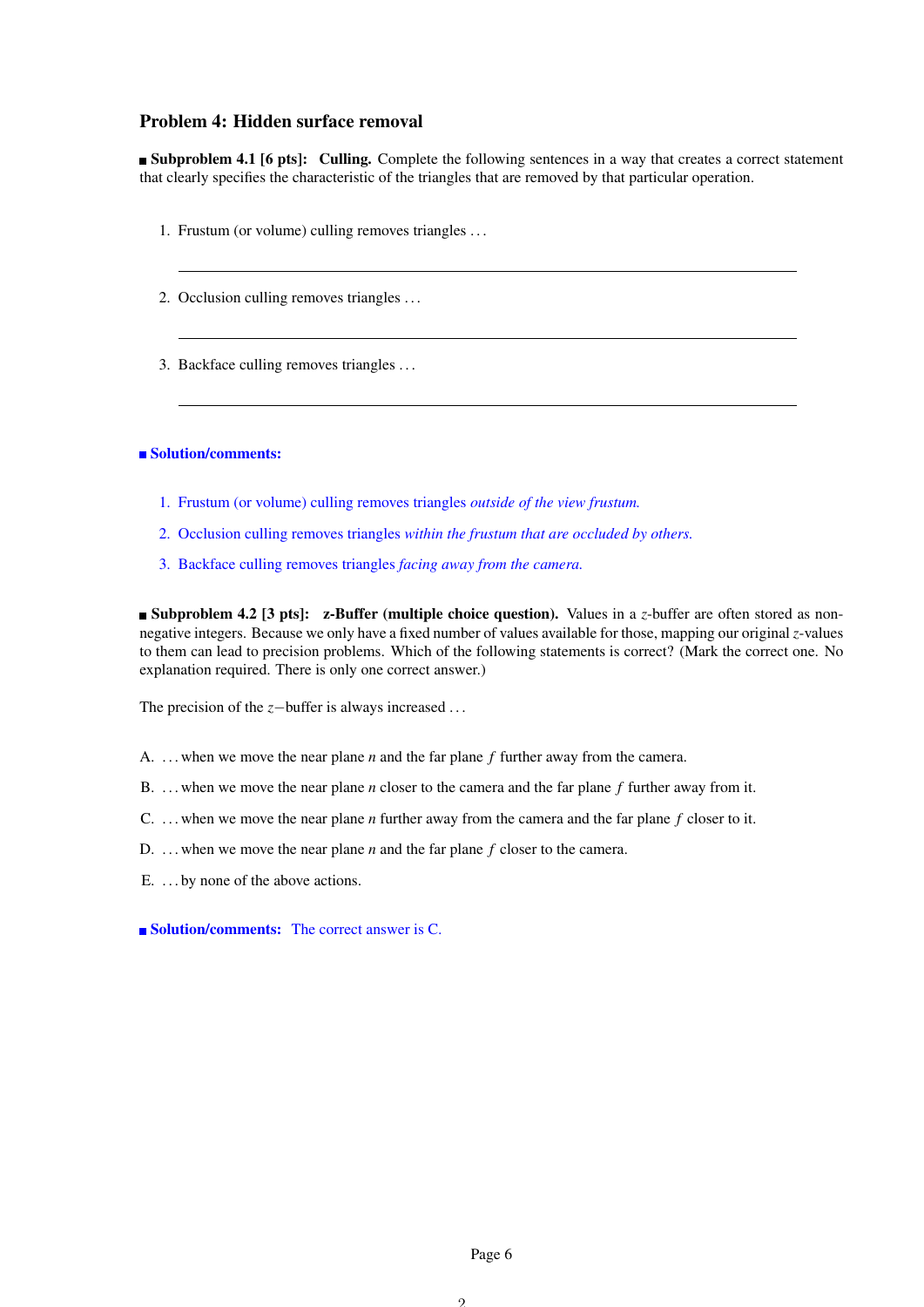#### Problem 5: Rasterization

**Subproblem 5.1 [2 pts]:** Bounding boxes. Assume a polygone in 2D that is defined by *n* vertices  $(x_i, y_i)$ with  $i = 1, \ldots n$ . The polygone's bounding box is defined as the smallest axis-parallel box that contains the whole polygone. We can specify this box by two points  $\vec{b}_0$  and  $\vec{b}_1$ . Write down a mathematically correct specification of  $\vec{b}_0$  and  $\vec{b}_1$ .

**Solution/comments:** In the lecture, we had the following solution which gives us the bottom-left and top-right vertex of the bounding box (assuming the origin of our coordinate system is at the bottom left):

$$
\vec{b_0}
$$
 = (min {*x<sub>i</sub>*}, min {*y<sub>i</sub>*}) and  $\vec{b_1}$  = (max {*x<sub>i</sub>*}, max {*y<sub>i</sub>*}) for *i* = 1,... *n*

However, chosing the top-left and bottom-right vertex of the bounding box is obviously correct as well:

$$
\vec{b_0}
$$
 = (min {*x<sub>i</sub>*}, max {*y<sub>i</sub>*}) and  $\vec{b_1}$  = (max {*x<sub>i</sub>*}, min {*y<sub>i</sub>*}) for *i* = 1,...*n*.

Likewise, it doesn't matter which of the two is  $\vec{b}_0$  and which is  $\vec{b}_1$ .

**Subproblem 5.2 [8 pts]:** Scanline algorithm for polygone rasterization. In the following, we want to apply the scanline algorithm for rasterization of random polygones in 2D to this example:



- Write down the complete edge table (ET) that is used by this algorithm.
	- Solution/comments: Edge table (ET): 1:  $(1,6,\frac{3}{5}), (1,4,\frac{5}{3})$ 2:  $(3,6,\frac{1}{3})$ ,  $(3,4,3)$
- Write down all entries in the active edge table (AET) when the current scanline is at position 1, 2, and 3, respectively (cf. image).

Solution/comments: Active edge table (AET):

1:  $(1,6,\frac{3}{5})$ ,  $(1,4,\frac{5}{3})$ 

- 2:  $(\frac{8}{5}, 6, \frac{3}{5}), (\frac{8}{3}, 4, \frac{5}{3})$
- 3:  $\left(\frac{11}{5}, 6, \frac{3}{5}\right), (3, 6, \frac{1}{3}), (3, 4, 3), \left(\frac{13}{3}, 4, \frac{5}{3}\right)$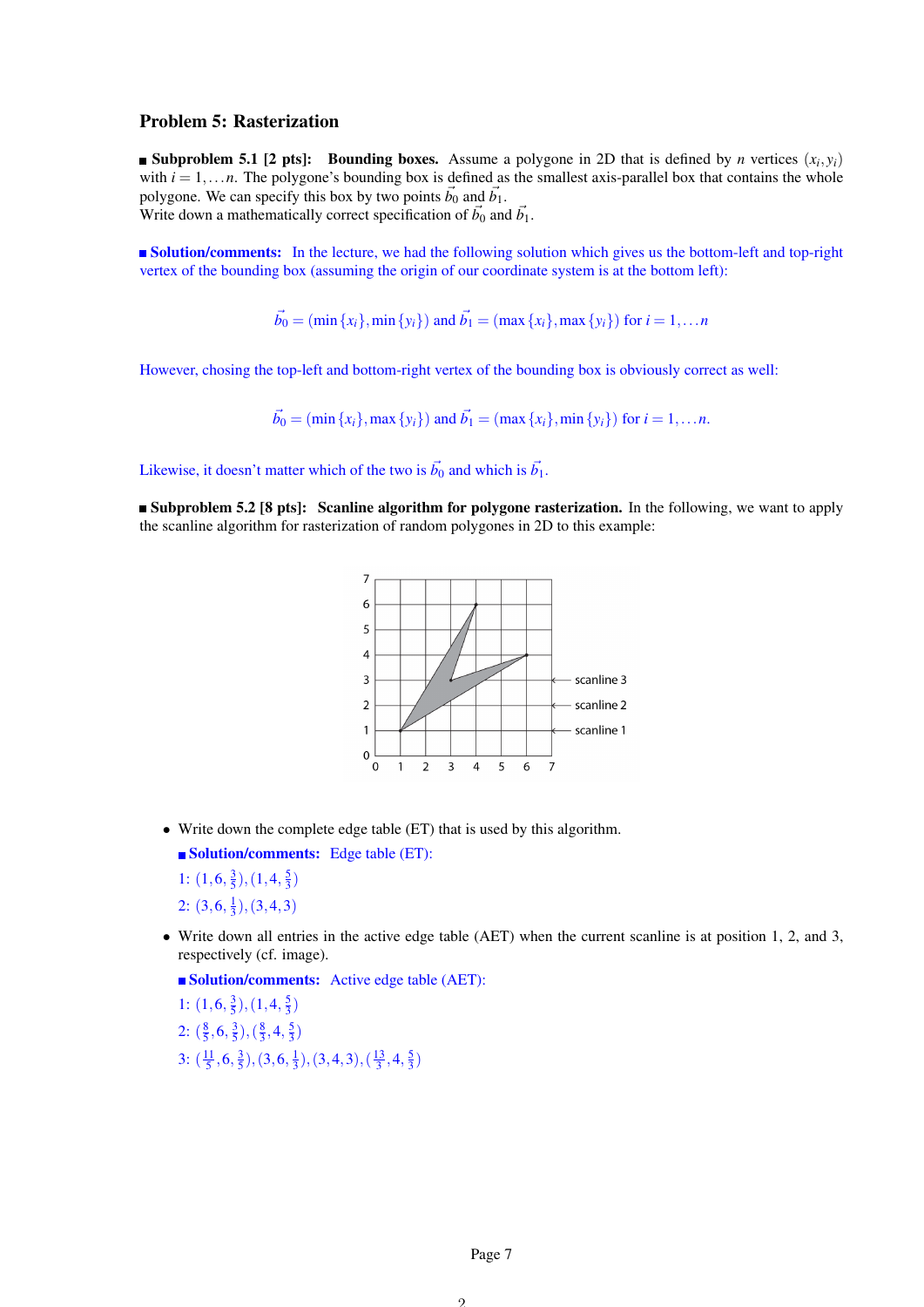**Subproblem 5.3 [3 pts]: Scanline algorithm for z-buffering.** Assume you want to apply the scanline algorithm from the previous subproblem to linearly interpolate the *z*−values at the edges of the given polygone.

In particular, assume the vertex (1,1) has a *z*−value of 1 and the vertex (4,6) has a *z*−value of 3. Calculate the ∆*z*-value that we have to use in this case.

## ■ Solution/comments:

∆*z* is calculated in a similar way as ∆*<sup>x</sup>* above, i.e. by

$$
\frac{z_1 - z_0}{y_1 - y_0} = \frac{3 - 1}{6 - 1} = \frac{2}{5}
$$

The resulting value is

 $\Delta_z = \frac{2}{5}$ 5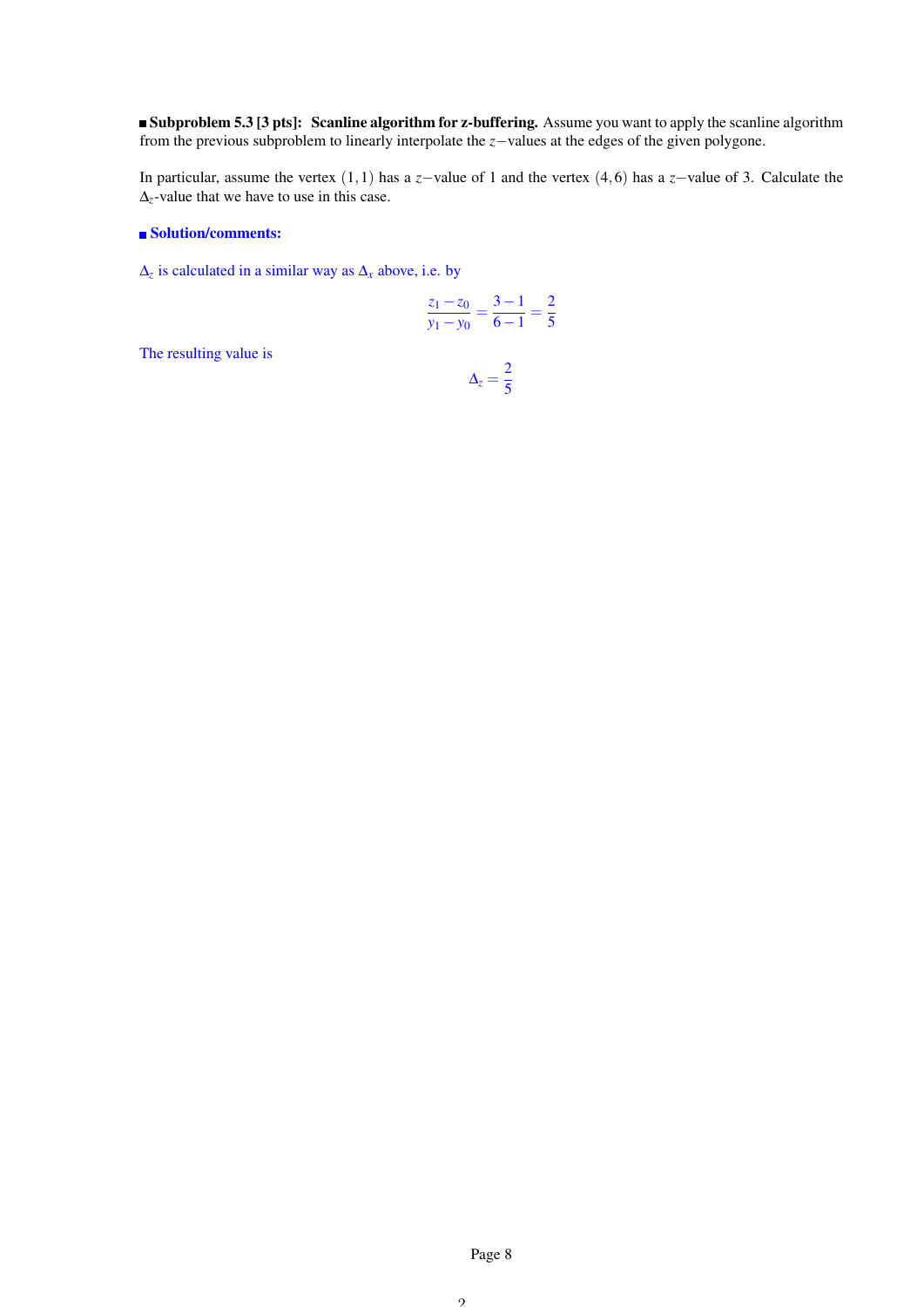# Problem 6: Global illumination

 $\blacksquare$  **[8 pts]:** Radiosity (multiple choice question). Which of the following statements are correct? (Mark the correct ones. No explanation required. Multiple statements might be correct. Marking incorrect answers might result in deduction of points.)

- A. Radiosity is a method to calculate local illumination.
- B. Radiosity is a method to calculate global illumination.
- C. Radiosity is a method to calculate direct lighting.
- D. Radiosity is a method that avoids color bleeding.
- E. In general, radiosity produces more realistic results than ambient lighting.
- F. In general, radiosity is faster than ambient lighting calculation.
- G. Radiosity is defined as the amount of energy leaving a patch per unit time per unit area.
- H. In radiosity, we distinguish between active lightsources and passive ones (e.g. reflections from objects).
- I. Form factors are measured in energy (i.e. Watt *W*) per surface (i.e. square meters *m* 2 ).
- J. Form factors depend on the distance between two patches, their emitted energy, and their size.
- K. Form factors depend on the emitted energy of two patches, their orientation, and their size.
- L. Form factors depend on the distance between two patches, their orientation, and their size.
- M. None of the above.

■ Solution/comments: Correct answers are B, E, G, L,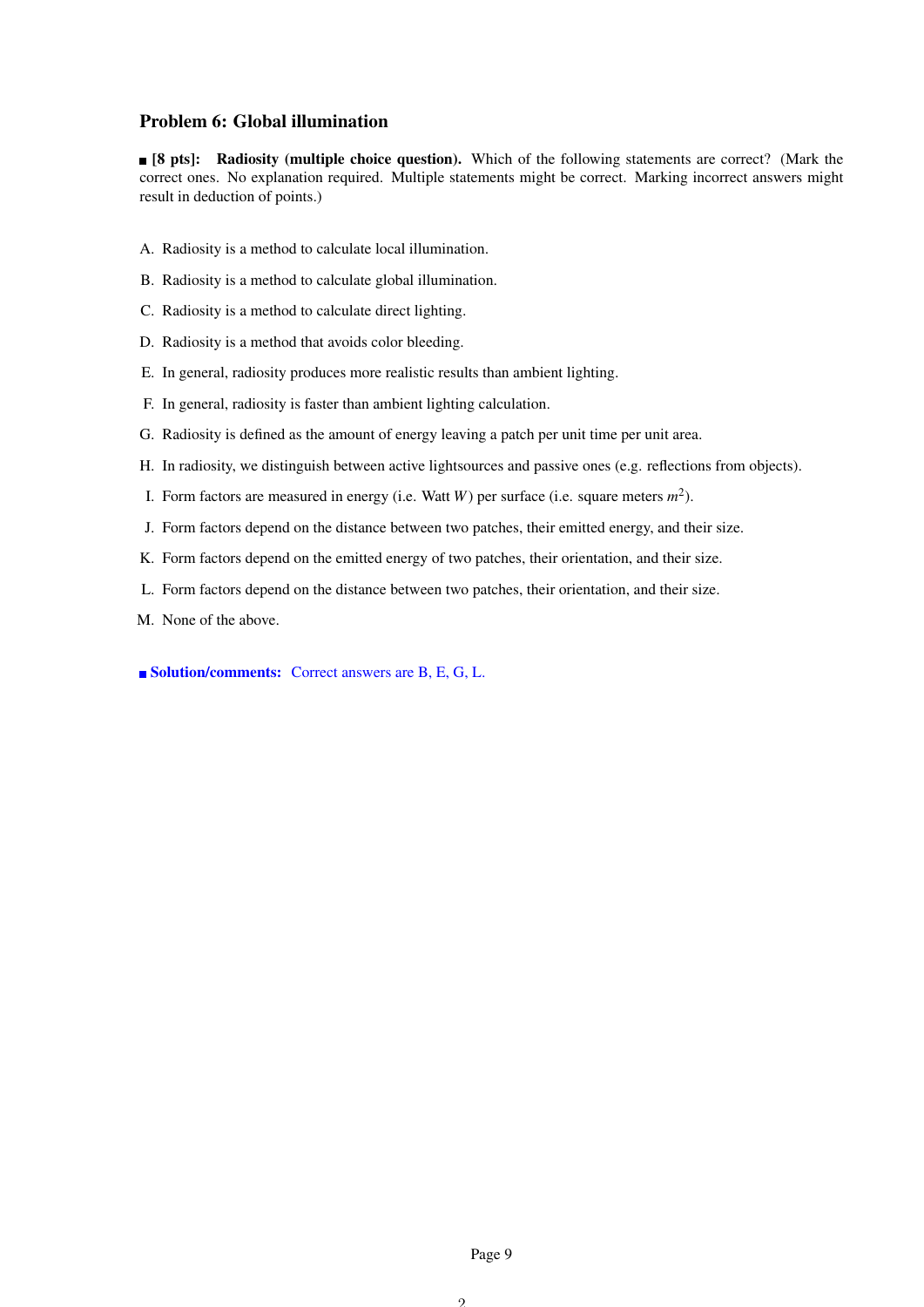## Problem 7: Shadows

**Subproblem 7.1 [8 pts]: Stencil buffer.** In the following image, we have a light source (the circle at the top), two objects creating a shadow (the two unlabeled triangles at the top) and two other objects (the two triangles labeled A and B). The shadows created by the triangles A and B are not drawn in the picture because they are not relevant for this problem.



We want to render the scene on the screen (indicated by the bold line) towards the direction of our camera (indicated by the vector  $\vec{e}$ ). To check if the triangles A and B are in the shadow or not, we are using a Stencil Buffer.

1. Shortly explain why it is better to use a *depth-fail* approach here, and not a depth-pass approach. (Note: one short sentence could be enough to get full credit here.)

**Solution/comments:** Our camera is within one of the shadow volumes which gives a wrong result with a depth-pass approach, but not with a depth-fail approach.

2. We denote the faces of the shadow volume created by the first object with *f* 1 and *f* 2, and the one created by the second object with *f* 3 and *f* 4 (cf. image above). Assume they are added to the stencil buffer in the order given below. Further assume that we are using a depth-fail approach.

For each step, fill out the following table, i.e. write down the value of an entry in the Stencil buffer that corresponds to a ray starting at the camera  $\vec{e}$  and hitting the triangle A and B, respectively. (No explanation required. Just write down the number of the value that the stencil buffer would have after adding the face to a cell that corresponds to one of the triangles A and B.)

|                               | Triangle A | Triangle B |
|-------------------------------|------------|------------|
| 1. Initialize Stencil buffer: |            |            |
| 2. Add shadow face f1:        |            |            |
| 3. Add shadow face f2:        |            |            |
| 4. Add shadow face $f3$ :     |            |            |
| 5. Add shadow face f4:        |            |            |
| ■ Solution/comments:          |            |            |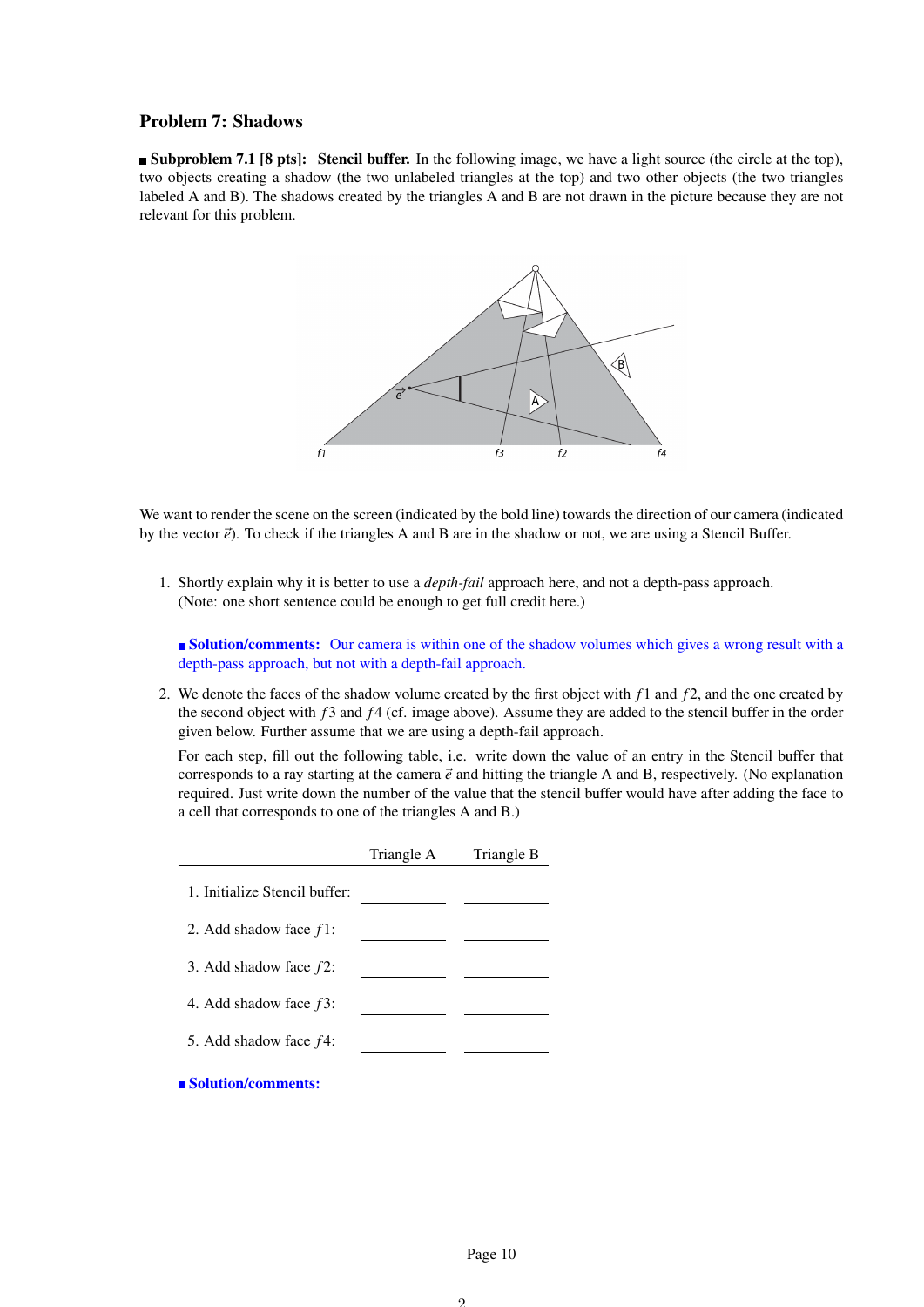|                               | Triangle A | <b>Triangle B</b> |                                                        |
|-------------------------------|------------|-------------------|--------------------------------------------------------|
| 1. Initialize Stencil buffer: | $\Omega$   | $\bf{0}$          | initialization with 0                                  |
| 2. Add shadow face $f1$ :     | 0          | $\bf{0}$          | front facing face:<br>$+1$ if object is in front of it |
| 3. Add shadow face f2:        | -1         | $\bf{0}$          | back facing face:<br>-1 if object is in front of it    |
| 4. Add shadow face $f3$ :     | -1         | $\bf{0}$          | front facing face:<br>$+1$ if object is in front of it |
| 5. Add shadow face f4:        | $-2.$      | $\bf{0}$          | back facing face:<br>-1 if object is in front of it    |

#### Subproblem 7.2 [5 pts]: Fake shadows.

1. What are the three major problems that can occur when drawing so-called *fake shadows*?

| $\left( 1\right)$ |  |
|-------------------|--|
| (II)              |  |
| (III)             |  |

#### ■ Solution/comments:

- (I) projected shadows have the *same depth* as shadow receivers
- (II) shadows may *stick out* beyond shadow receivers
- (III) multiple occludors may give rise to *double blending*
- 2. The following algorithm uses a Stencil buffer to avoid two of these problems:
	- (a) Reset stencil buffer counters.
	- (b) Draw scene. When shadow receivers are drawn, increment corresponding stencil buffer counters.
	- (c) Project shadow polygones, but only draw/blend for pixel that have a non-zero stencil value.
	- (d) Reset stencil entry after drawing.

Which two problems are solved in this algorithm and which of the lines (a)-(d) solve them? (No explanation required. It is sufficient to write down the two correct pairs of problems (I), (II), or (III) and corresponding line (a), (b), (c), or (d) in order to get full credit for this subproblem.)

Answer:

1st pair: 2nd pair:

#### Solution/comments:

Line (c) solves problem (II) (shadows stick out). Line (d) solves problem (III) (double blending).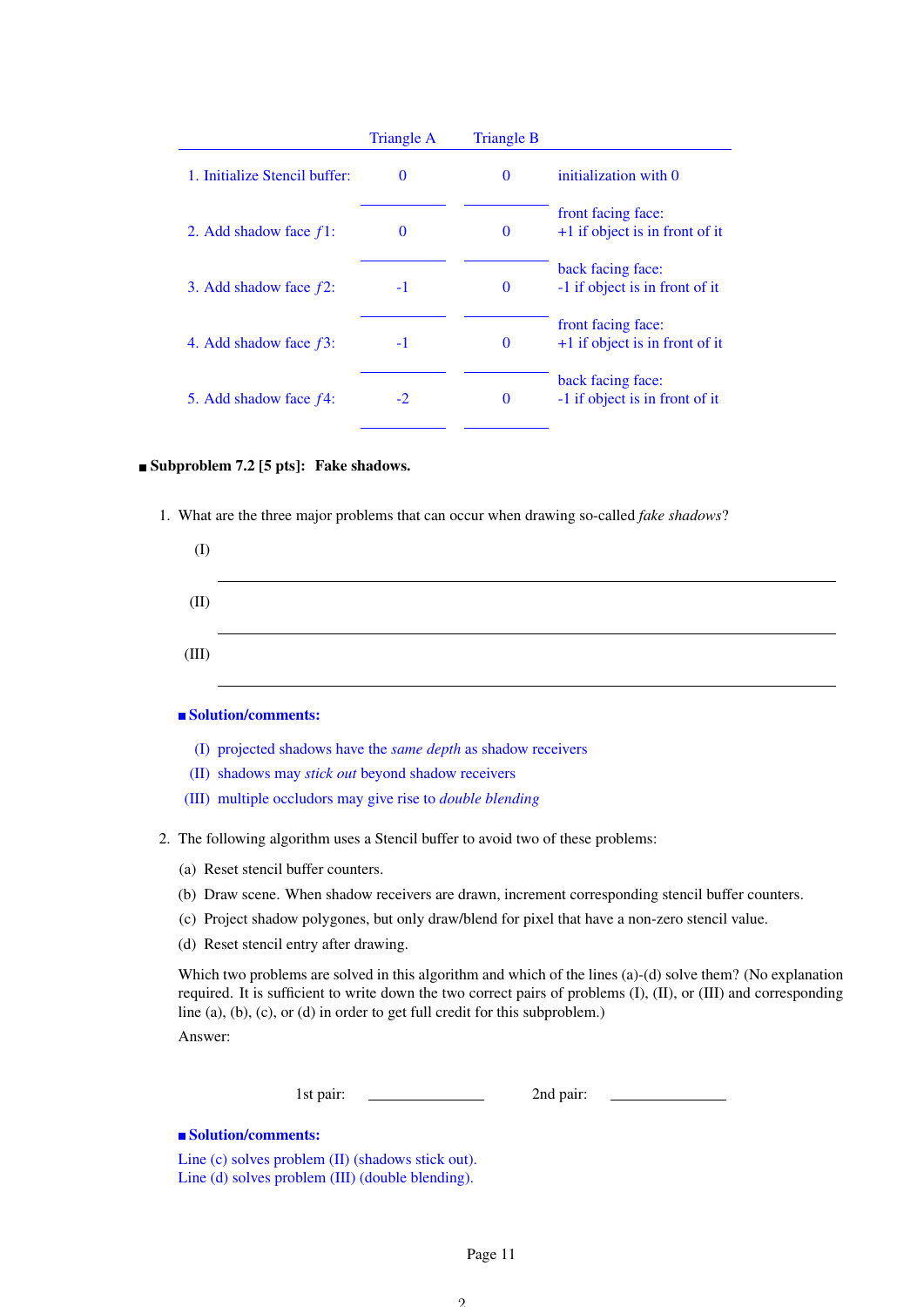#### Problem 8: Ray tracing

#### Subproblem 8.1 [10 pts]: Ray-triangle intersection.

1. Write down a mathematically correct description of a ray  $\vec{r}$  that starts at eye vector  $\vec{e} = (\frac{1}{2}, \frac{3}{4}, \frac{1}{2})$  and goes through the screen at position  $\vec{s} = (\frac{1}{2}, \frac{3}{4}, \frac{3}{2})$ .

#### ■ Solution/comments:

The ray can be specified via:

$$
\vec{r}(t) = \vec{e} + t(\vec{s} - \vec{e}) \text{ for } t \in [0, \infty)
$$

For the concrete values of  $\vec{e}$  and  $\vec{s}$ , we get:

$$
\vec{r}(t) = \begin{pmatrix} 1/2 \\ 3/4 \\ 1/2 \end{pmatrix} + t \begin{pmatrix} 0 \\ 0 \\ 1 \end{pmatrix} \text{ for } t \in [0, \infty)
$$

2. Assume we want to check if our ray intersects with the triangle defined by the three vertex vectors  $\vec{a}$  =  $(1,1,1), \tilde{b} = (0,1,1),$  and  $\vec{c} = (1,0,1).$  Write down the parametric equation of the plane defined by this triangle. Use  $\vec{a}$  as support vector and  $\vec{b}-\vec{a}$  and  $\vec{c}-\vec{a}$  as direction vectors. (The calculations in the following subproblems should become very simple then.)

#### ■ Solution/comments:

If we chose the support and direction vectors as specified above, the correct equation is

$$
\vec{p}(\beta, \gamma) = \vec{a} + \beta(\vec{b} - \vec{a}) + \gamma(\vec{c} - \vec{a})
$$

For the concrete values of  $\vec{a}$ ,  $\vec{b}$ , and  $\vec{c}$ , we get:

$$
\vec{p}(\beta,\gamma)=\begin{pmatrix}1\\1\\1\end{pmatrix}+\beta\begin{pmatrix}-1\\0\\0\end{pmatrix}+\gamma\begin{pmatrix}0\\-1\\0\end{pmatrix}
$$

3. In order to verify if our ray  $\vec{r}$  intersects with the above triangle, we want to calculate the intersection point of the ray with the plane from the previous subproblem. We do this by creating a linear equation system using the line and plane equations that we specified above. Create this linear equation system, solve it, and calculate the intersection point.

### ■ Solution/comments:

Equalizing the ray and plane equations gives us:

$$
\begin{pmatrix} 1/2 \\ 3/4 \\ 1/2 \end{pmatrix} + t \begin{pmatrix} 0 \\ 0 \\ 1 \end{pmatrix} = \begin{pmatrix} 1 \\ 1 \\ 1 \end{pmatrix} + \beta \begin{pmatrix} -1 \\ 0 \\ 0 \end{pmatrix} + \gamma \begin{pmatrix} 0 \\ -1 \\ 0 \end{pmatrix}
$$

Bringing all the variables to the left and all constant values to the right gives us:

$$
\begin{pmatrix} 1 \\ 0 \\ 0 \end{pmatrix} \beta + \begin{pmatrix} 0 \\ 1 \\ 0 \end{pmatrix} \gamma + \begin{pmatrix} 0 \\ 0 \\ 1 \end{pmatrix} t = \begin{pmatrix} 1 \\ 1 \\ 1 \end{pmatrix} - \begin{pmatrix} 1/2 \\ 3/4 \\ 1/2 \end{pmatrix} = \begin{pmatrix} 1/2 \\ 1/4 \\ 1/2 \end{pmatrix}
$$

Because of the way we resorted and wrote our equations, we can easily write down the linear equation system in matrix notation:

$$
\begin{pmatrix} 1 & 0 & 0 \ 0 & 1 & 0 \ 0 & 0 & 1 \end{pmatrix} \begin{pmatrix} \beta \\ \gamma \\ t \end{pmatrix} = \begin{pmatrix} 1/2 \\ 1/4 \\ 1/2 \end{pmatrix}
$$

Page 12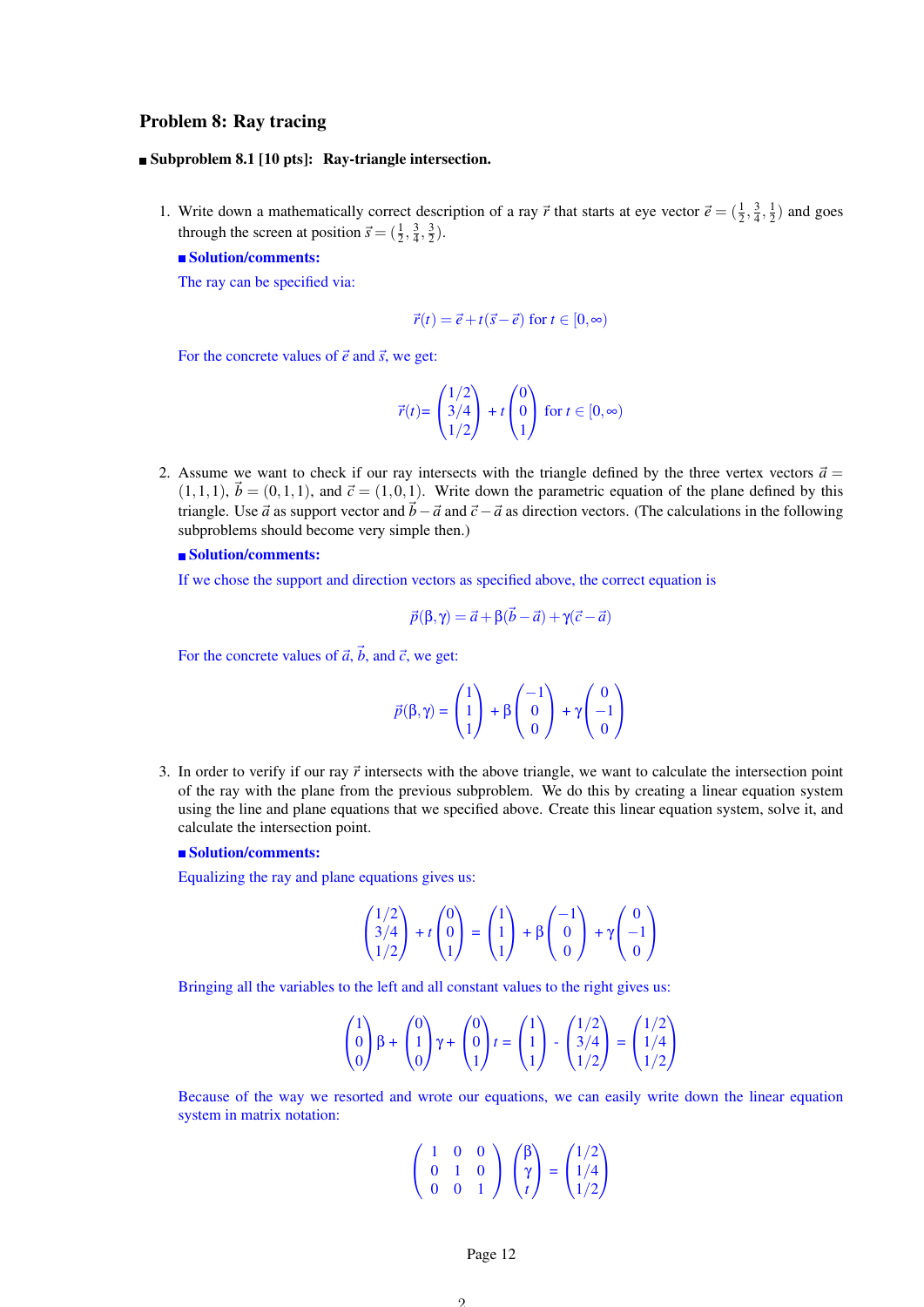Because the left matrix is already the identity matrix, we don't even have to do any calculations, but can just write down the solutions:

$$
\beta = 1/2, \gamma = 1/4, \text{ and } t = 1/2
$$

Putting the value  $t = 1/2$  into our ray equation, gives us the intersection point, i.e.

$$
\vec{r}(1/2) = (1/2, 3/4, 1)
$$

4. Use the solution of the linear equation system constructed in the previous subproblem to verify if the ray  $\vec{r}$ intersects with the triangle or not. (Hint: remember that the way we constructed our plane is the same way in which we would create a related barycentric coordinates system. If you didn't do the calculation above, but know how to do this test, you can get at least some credit if you write down the correct conditions.)

#### Solution/comments:

Above, we have already used the greek letters  $\beta$  and  $\gamma$  to denote the parameters in our parametric plane equation, because these are the same as the parameters in barycentric coordinates. Hence, we can just verify if they fulfil the condition for line-triangle intersection, i.e.

$$
\beta > 0, \gamma > 0, \text{ and } \beta + \gamma < 1
$$

In this case, they do, i.e.

$$
1/2 > 0
$$
,  $1/4 > 0$ , and  $1/2 + 1/4 = 3/4 < 1$ 

so our ray does indeed intersect with the triangle.

Subproblem 8.2 [3 pts]: Instancing (multiple choice question). Mark the correct answer. No explanation required. There is only one correct answer.

Assume the following:

- *O* ∗ is an object created by multiplying an object *O* with a transformation matrix *M*.
- $\vec{r}$  is a ray created by multiplying a ray  $\vec{r}$  with the inverse of this transformation matrix, i.e. with  $M^{-1}$ .
- $\vec{p}_i$  are the intersection points of  $\vec{r}$  and object *O*

Given these assumptions, we can calculate the intersection points  $\vec{p^*}_i$  of  $\vec{r^*}$  and  $O^*$  with ...

- A. ...  $M\vec{p}_i$
- $B. \ldots M^{-1} \vec{p}_i$
- C. ...  $M^T \vec{p}_i$
- $D.$  *...*  $(M^{-1})^T \vec{p}_i$
- E. ...  $(M^T)^{-1} \vec{p}_i$
- F. ... none of the above

**Solution/comments:** The correct answer is A.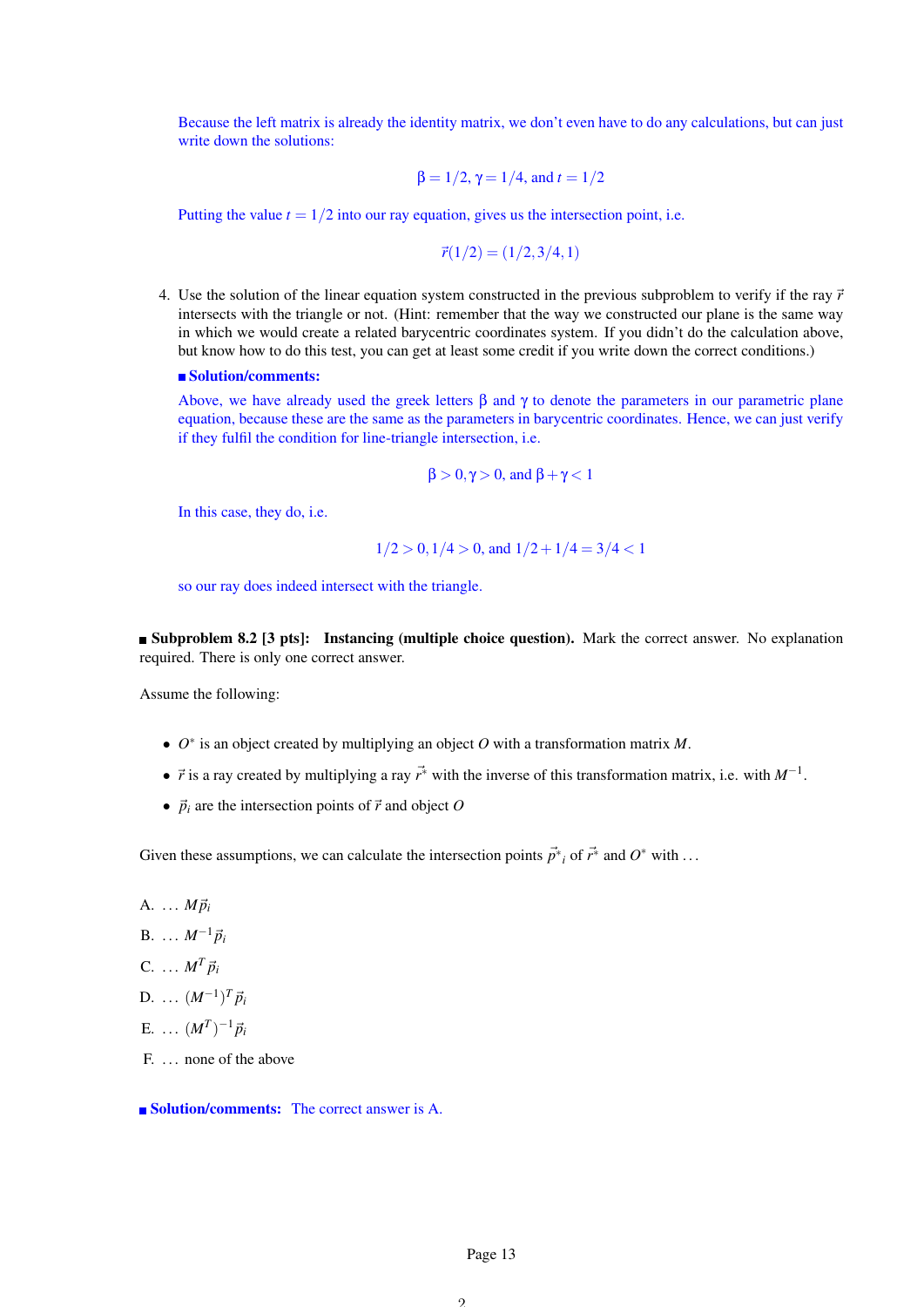**Subproblem 8.3 [6 pts]:** Constructive solid geometry. We want to create an object in 2D that looks like the ring in the following image. We are using Constructive Solid Geometry and a circle *C*<sup>1</sup> with radius 2 and a circle *C*<sup>2</sup> with radius 3. Both circles are centered around the origin.



1. Write down the concrete set operation that has been done to construct our ring.

#### ■ Solution/comments:  $C_2 - C_1$

Note: if you wrote "difference" or "exclusion" instead of using the related mathematical symbol you got full credit as well.

- 2. Now we want to use Constructive Solid Geometry to calculate the intersection points of our ring with the *y*−axis, i.e. with the line  $x = 0$ .
	- (a) Write down the intervals that you get when calculating the intersections with the original objects, i.e. the circles  $C_1$  and  $C_2$ .

■ Solution/comments:  $C_1$  : [(0,−2), (0,2)]  $C_2 : [(0,-3),(0,3)]$ 

(b) Write down the intervals that you get when applying Constructive Solid Geometry to the previously created intervals.

■ Solution/comments:  $[(0,-3),(0,-2)]$ ,  $[(0,2),(0,3)]$ 

(c) How do you get the intersection points from the calculated intervals?

(Note that it is not necessary to write them down but you should illustrate how to get them. The actual values are easy to see from the image and don't matter here. What we want to know is if you understood the procedure. One sentence can be enough to get full credit for this subproblem.)

■ Solution/comments: The intersection points are just the borders of the intervals, i.e.  $(0, -3)$   $(0, -2)$ ,  $(0,2)$ , and  $(0,3)$ .

Note that it was not necessary to write the actual numbers down in order to get full credit, if you gave the above explanation (or s.th. similar).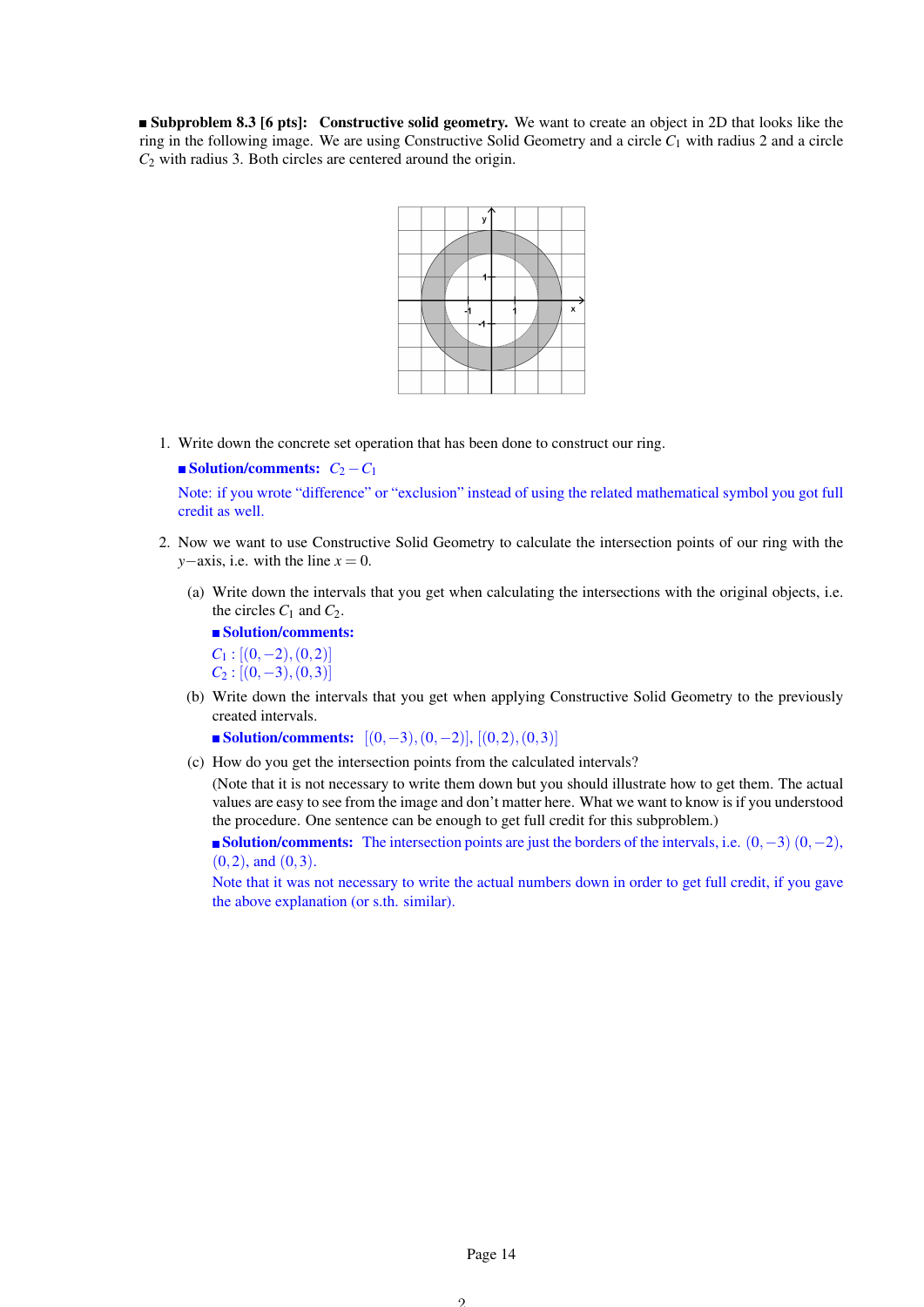**Subproblem 8.4 [6 pts]: Hierarchical bounding boxes for faster ray tracing.** Assume we want to calculate the intersections of the ray  $\vec{r}$  depicted in the image below with the gray triangles given in this scene. To speed things up, we put bounding boxes around our triangles (indicated by the solid rectangles) and hierarchically grouped them (indicated by the dotted rectangles).



In the following, just write down the correct number (no explanation required). Notice that the first question asks for the total number of intersection tests (i.e. the number of intersection tests with bounding boxes *and* the necessary tests with objects therein).

When calculating the intersections using this structure of hierarchical bounding boxes ...

1. How many intersection tests do we have to make?

2. How many false positives do we get?

3. How many false negatives do we get?

Solution/comments: The correct solutions are 10, 2, and 0.

Explanation (not required): First, we have to test the highest bounding boxes in the hierarchie, i.e. the dotted ones. This gives us 3 tests.

Two of them are positive, so we test the boxes within those (the next hierarchie level, i.e. the boxes with the solid lines). That gives us 3 tests for the left box and 2 tests for the right one. Hence, the total number of tests increases to  $3+2+3 = 8$  All tests in the left box are negative, which means they were unnecessary. Hence, the previous test turned out to be a false positive.

Because both bounding boxes in the right dotted box intersected with the ray, we have to check the objects that they contain. This increases our total number of tests by 2, so we have 8+2=10. Only one of the triangles intersects, but the other doesn't. Hence, we have another false positive, increasing their number to 2.

Because of how our approach is designed, we will never get a false negative. Hence, their number is 0.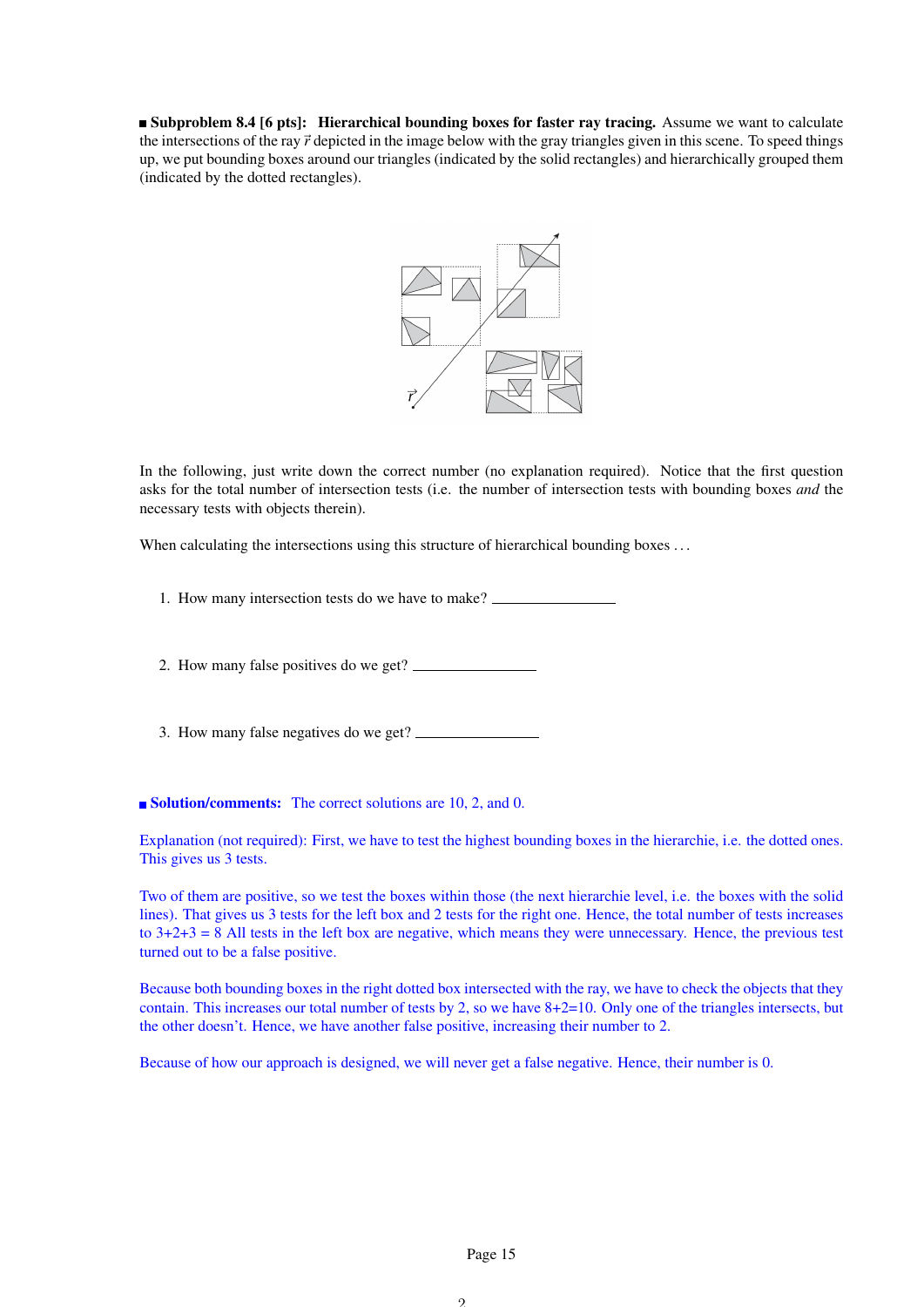Subproblem 8.5 [8 pts]: Space partitioning algorithms. Below you see the illustration of a 2D space containing objects (black dots). The grid structure has no real relevance but was just added to make drawing easier. Now we want to apply different space partitioning approaches to these scenes.

1. Draw the cells into the image that we get when using the *quadtree approach* for space partitioning (which is the 2D version of the octree approach in 3D). Stop the space partitioning once each of the cells contains a maximum of two objects.



2. Now we want to apply the BSP tree approach for space partitioning to the same scene. Draw the resulting cells into the image below. Start with a vertical split and then alternate between horizontal and vertical splits. Stop once each cell contains a maxium of two objects.



Note: if you made a mistake in your drawing that cannot be easily corrected, you can ask one of the assistants for another template (we have a few backups).